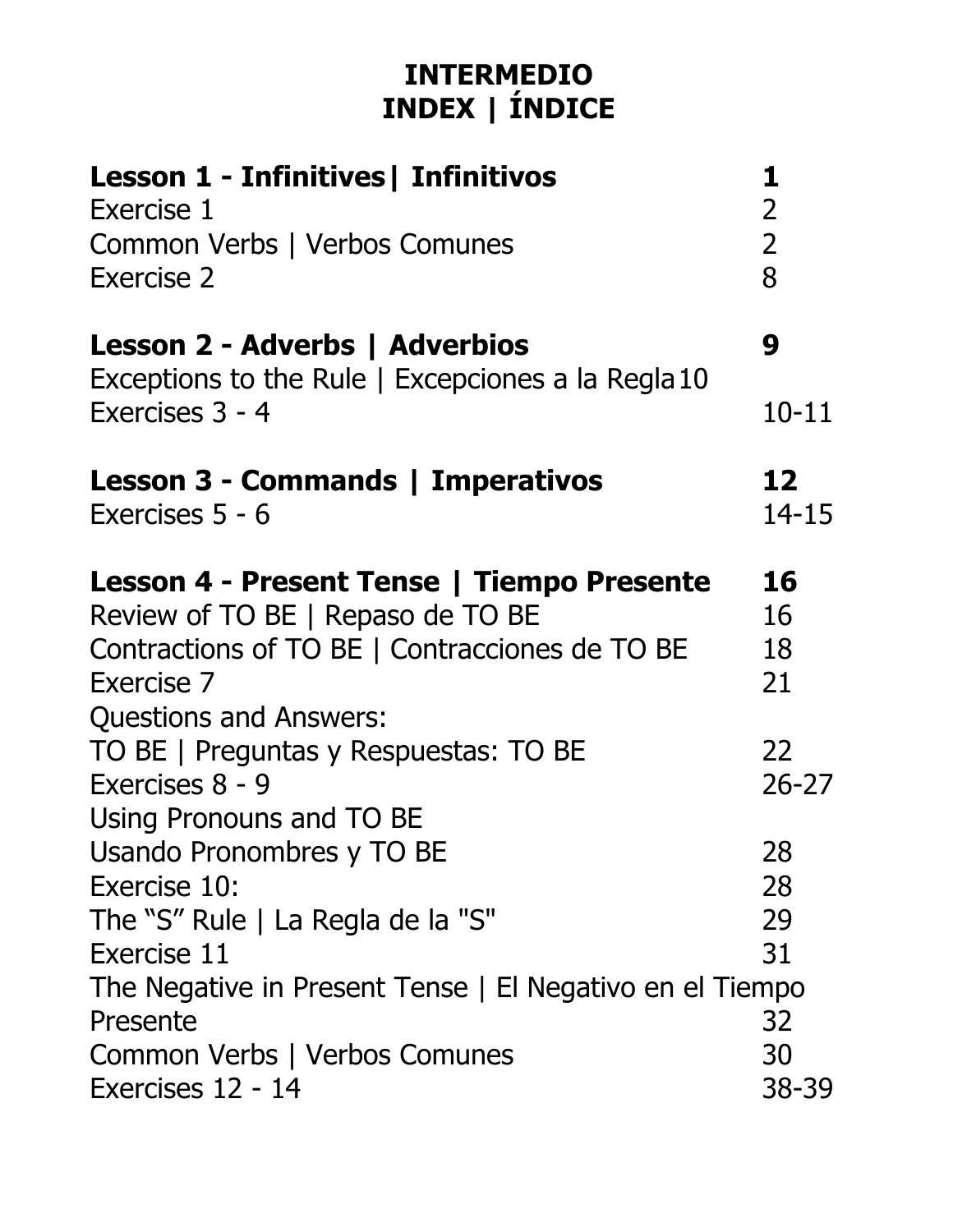| <b>Lesson 5 - Questions   Preguntas</b>        | 41             |
|------------------------------------------------|----------------|
| Exercises 15 - 16                              | 43-44          |
| Question Words   Palabras Que Forman Preguntas | 45             |
| Exercise 17                                    | 46             |
| Auxiliary Verbs Do and Does/                   |                |
| Verbos Auxiliares Do y Does                    | 47             |
| Exercises 18 - 20                              | 49-54          |
| Affirmative Answers   Respuestas Afirmativas   | 55             |
| Exercise 21                                    | 56             |
| Negative Answers   Respuestas Negativas        | 57             |
| Exercises 22 - 24                              | 58-62          |
| The Quiz Show   El Show de las Preguntas       | 66             |
| Exercises 25 - 28                              | 67-76          |
| Lesson 6 - Past Tense   Tiempo Pasado          | 77             |
|                                                |                |
| Past Tense of the Verb TO BE                   |                |
| Tiempo Pasado del Verbo TO BE                  | 77             |
| Exercise 29                                    | 79             |
| Regular Verbs   Verbos Regulares               | 80             |
| Pronunciation   Pronunciación                  | 82             |
| Exercise 30                                    | 86             |
| Used To   Estaba, Solía                        | 87             |
| Exercises 31 - 33                              | 88-90          |
| Irregular Verbs   Verbos Irregulares           | 91             |
| The most common - Los mas comunes              | 92             |
| Exercises 34 - 36                              | 94-95          |
| Asking/Answering   Preguntando/Contestando     | 97             |
| Did and Didn't                                 |                |
| Exercises 37 - 38<br>$No$ But $  No$ Pero      | 103-104<br>106 |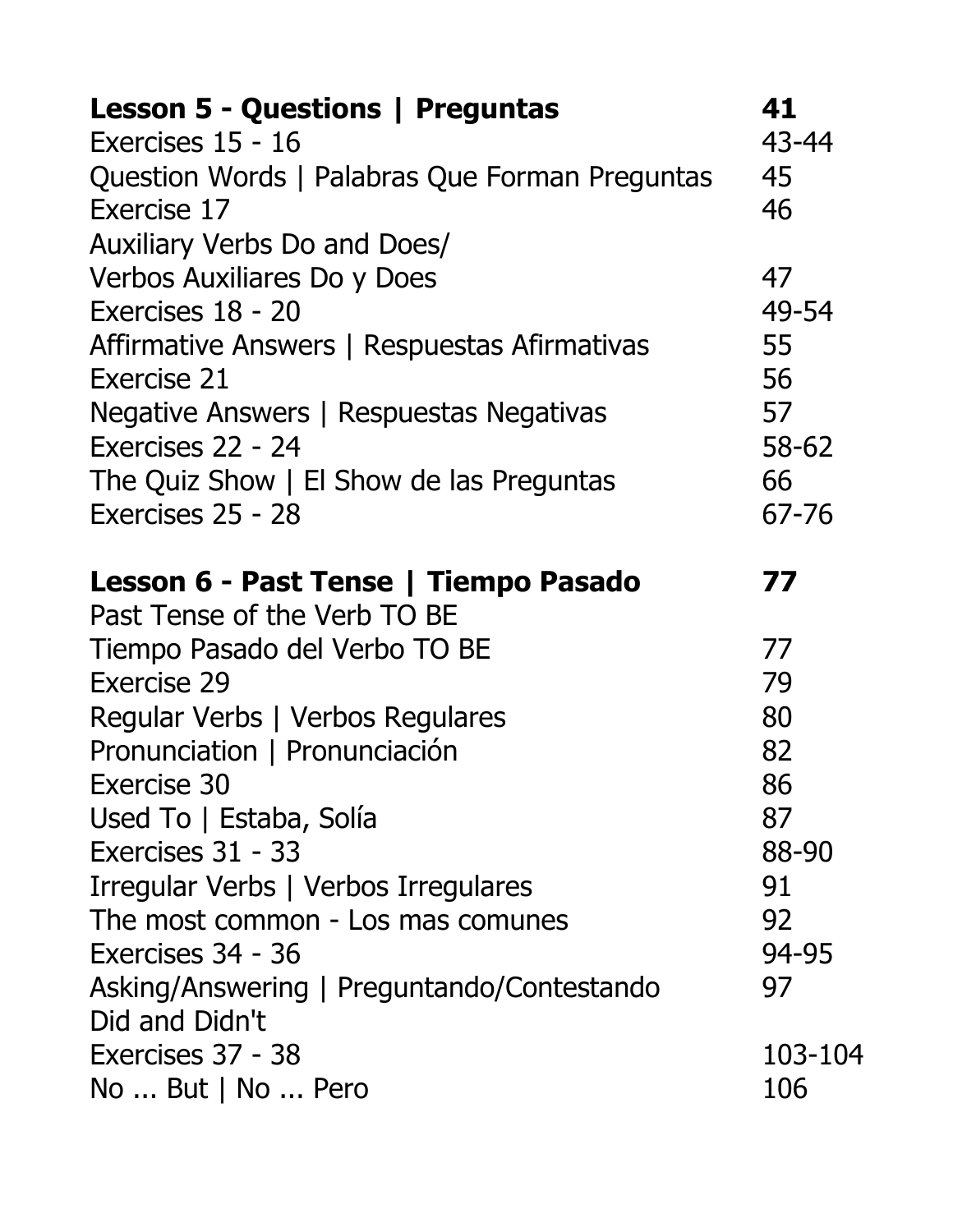| The Dog Who Ate the Homework<br>El Perro Que Se Comió La Tarea                                                                                                                                                                                                                                                                                                                                                      | 107                                                                                             |
|---------------------------------------------------------------------------------------------------------------------------------------------------------------------------------------------------------------------------------------------------------------------------------------------------------------------------------------------------------------------------------------------------------------------|-------------------------------------------------------------------------------------------------|
| <b>Lesson 7 - Future Tense: WILL</b><br><b>Tiempo Futuro: WILL</b><br>Exercise 39<br>Questions   Preguntas<br>Exercises 40 - 41<br>The Sore Arm   El Brazo Adolorido                                                                                                                                                                                                                                                | 109<br>112<br>113<br>114-115<br>116                                                             |
| <b>Lesson 8 - Progressive Tenses</b><br><b>Tiempos Progressivos</b><br>Gerunds   Gerundios<br>Exercise 42<br>Present Progressive   Progresivo Presente<br>Questions   Preguntas<br>Going to<br>Exercises 43 - 44<br>Questions with "Going to"/Preguntas con "Going to"<br>Exercises 45 - 46<br>Past Progressive   Progresivo Pasado<br>Exercise 47<br>Future Progressive   Progresivo Future<br>Exercises $48 - 50$ | 118<br>118<br>119<br>120<br>122<br>122<br>123<br>124<br>124-126<br>127<br>128<br>129<br>131-134 |
| Lesson 9 - Perfect Tenses/Tiempos "Ante__"<br>Present Perfect   Antepresente<br>Exercises 51 - 52<br>Negatives   Negativos<br>Questions   Preguntas<br>Exercise 53                                                                                                                                                                                                                                                  | 135<br>137<br>138-139<br>140<br>141<br>142                                                      |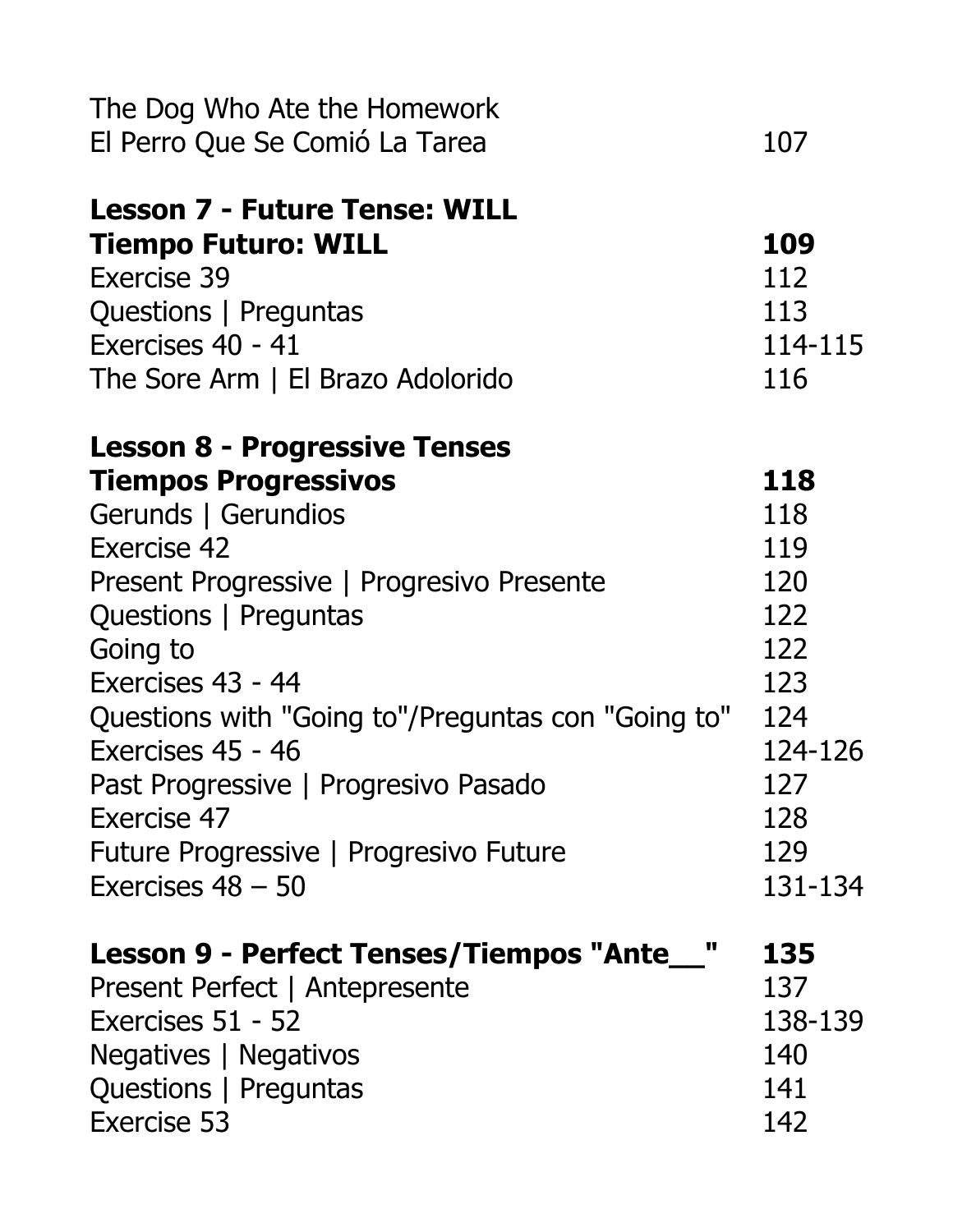| Past Perfect   Antepasado                       | 143     |
|-------------------------------------------------|---------|
| Negatives   Negativos                           | 144     |
| Contractions   Contracciones                    | 144     |
| Questions   Preguntas                           | 145     |
| Exercises 54 - 56                               | 146-148 |
| Future Perfect   Antefuturo                     | 149     |
| Negatives and Contractions/                     |         |
| <b>Negativos y Contracciones</b>                | 150     |
| Questions   Preguntas                           | 150     |
| Exercises 57 - 58                               | 151-152 |
| <b>Lesson 10 - Contractions   Contracciones</b> | 153     |
| Present of TO BE   Presente de TO BE            | 153     |
| Future Tense   Tiempo Futuro                    | 154     |
| Negatives   Negativos                           | 154     |
| Past Perfect   Antepretérito                    | 155     |
| Negatives   Negativos                           | 156     |
| Lesson 11-Irregular Verbs/Verbos Irregulares    | 157     |
| Group 1   Grupo 1                               | 157     |
| Exercises 59 - 60                               | 158-160 |
| Group 2   Grupo 2                               | 161     |
| Exercise 61                                     | 161     |
| Group $3 \mid$ Grupo 3                          | 163     |
| Exercise 62                                     | 164     |
| Group 4   Grupo 4                               | 167     |
| Exercise 63                                     | 168     |
| Group $5 \mid$ Grupo 5                          | 170     |
| <b>Exercise 64</b>                              | 170     |
| Group 6   Grupo 6                               | 172     |
| Exercises 65 - 66                               | 172-174 |